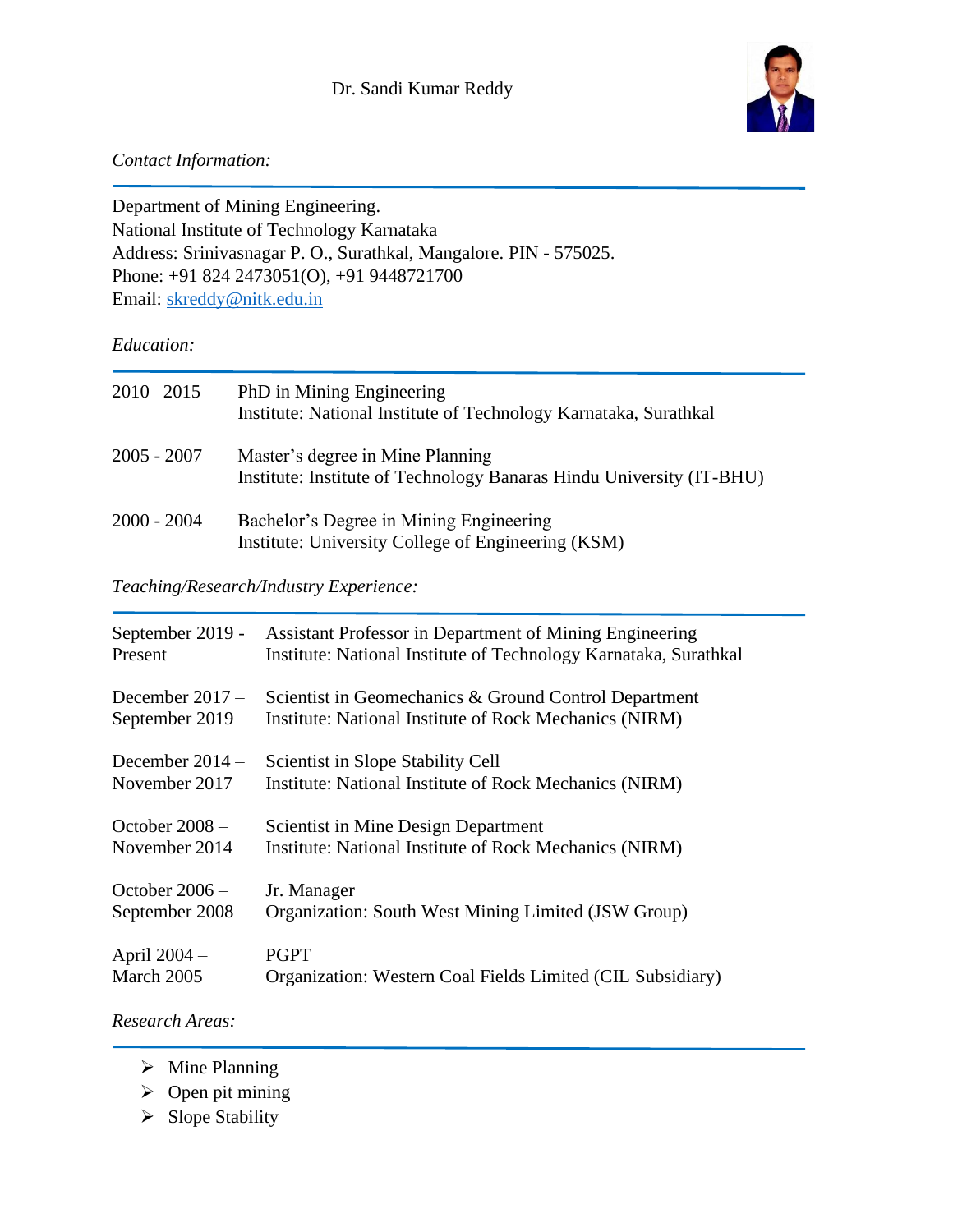- ➢ Underground Mining
- ➢ Rock Engineering
- ➢ Strata Control
- $\triangleright$  GIS & Remote sensing
- ➢ Geostatistics

*Membership of Professional Bodies:*

| Life Member<br>$(LM-2930)$      | Mining Engineers Association of India (MEAI)                             |
|---------------------------------|--------------------------------------------------------------------------|
| Life member<br>$(LM-2231)$      | Indian Society for Rock Mechanics and Tunnelling Technology<br>(ISRMTT)  |
| Member<br>$(M-1529484)$         | Institution of Engineers (India)                                         |
| Member<br>$(410/IND/2021-2040)$ | International Society for Rock Mechanics and Rock Engineering<br>(India) |
| Life Member<br>(867)            | Society of Geoscientists and Allied Technologies (SGAT)                  |
| Life Member<br>$(10855-LM)$     | The Mining, Geological & Metallurgical Institute of India                |

*Awards/Honors/Achievements:*

- Dr. Rajendra Prasad Gold Medal for best paper titled "Stress distribution on blasting gallery pillar due to goaf formation during extraction", presented at Indian Engineering Congress held at Chennai, Dec. 21, 2017 (Co-author: Dr. V R Sastry).
- "Best Researcher award" for best paper titled 'Monitoring the movement of slopes in opencast mines', presented at International Conference on Advanced Engineering and Information Technology, 7-9 December, 2017, Linton University College, Mantin, Malaysia.
- Second Class Coal Mine Manager (Un-Restricted) Certificate of Competency of the Govt. of India in 2005.
- Second Class Metal Mine Manager (Restricted) Certificate of Competency of the Govt. of India in 2007.

## *Journal Publications:*

- ➢ Kumar Reddy, S. and Sastry, V, R. (2012). Induced Stresses in Blasting Gallery Panel during Depillaring based on Field Instrumentation – A Case Study, International Journal of Earth Sciences and Engineering, Volume 05 No 06 (01), 1820-1827.
- ➢ Kumar Reddy, S. and Nagaraj, C. (2012). Longwall Goaf monitoring using Deep Hole Extensometers, International Journal of Earth Sciences and Engineering, Volume 05 No 05 (01), 1402-1405.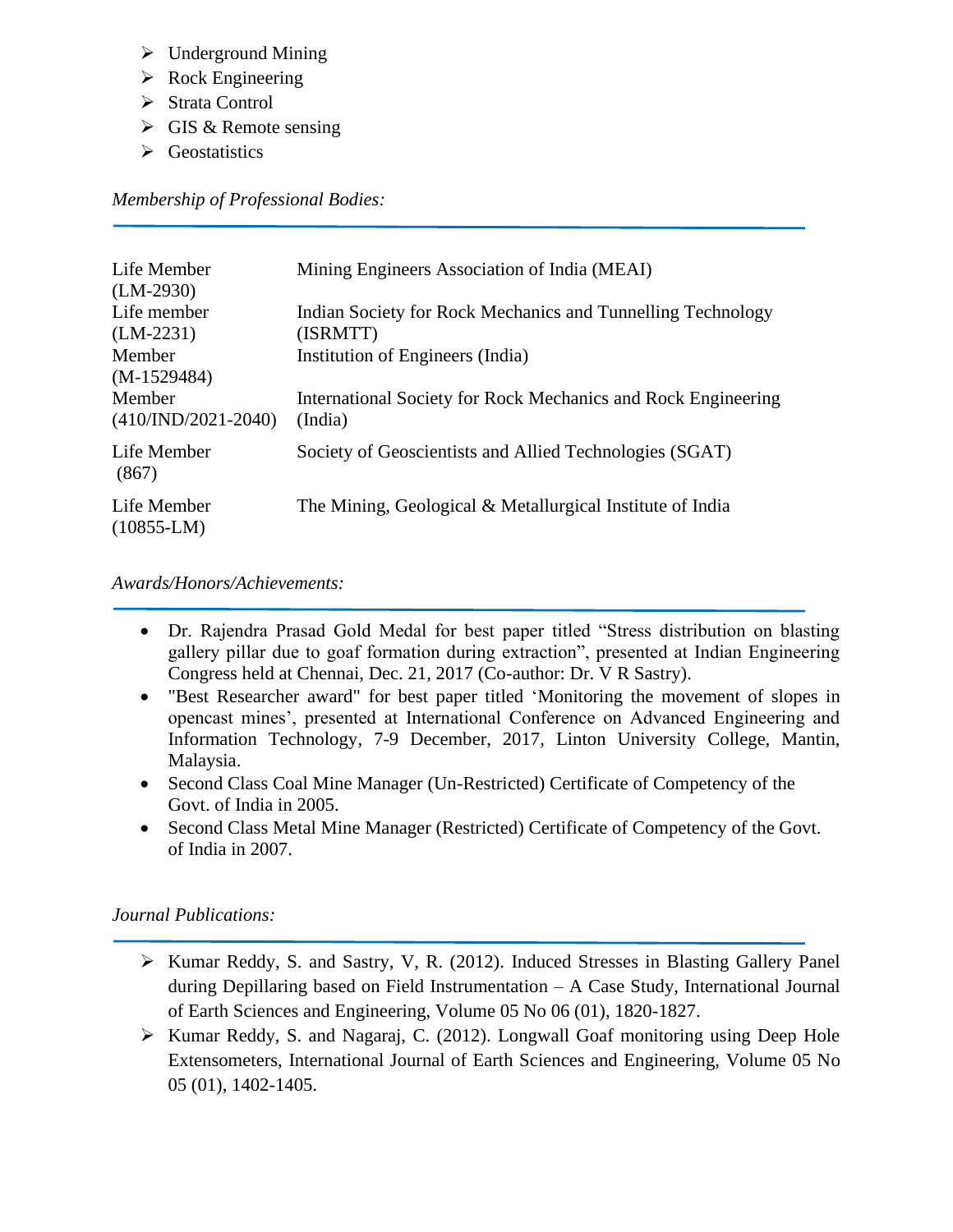- ➢ Kumar Reddy. S., and Sastry. V.R., (2013). Strata monitoring studies in Blasting Gallery panel during depillaring based on field instrumentation, Indian National Group of International Society for Rock Mechanics (ISRM India) Journal**,** Volume 02 No.1, 25-31.
- ➢ Kumar Reddy. S., and Sastry. V.R., (2013). Gallery monitoring in Blasting Gallery panel during depillaring - a case study, Journal of Mines, Metals & Fuels, Volume 61 No 7 & 8, 257-260.
- ➢ Kumar Reddy. S., and Sastry. V.R., (2016). Stress distribution on blasting gallery barrier pillar due to goaf formation during extraction, Journal of Institution of Engineers Limited (India), Series D, Volume 97, No. 2, 205-213.
- ➢ Kumar Reddy, S., James Paul., and Paul Prasanna Kumar. (2017). Application of slope stability radar in an opencast mine, Journal of Mining Engineers Association of Inida, Volume 19, No. 5, 10-13.
- $\triangleright$  Kumar Reddy, S and Rajan Babu A. 2018. Slope stability studies in open pit mines A case study, Indian National Group of International Society for Rock Mechanics (ISRM India) Journal, Volume 07 No.2, 36-40.
- ➢ Kumar Reddy, S and Rajan Babu A. 2019. Highwall Slope Stability Assessment of Open Pit Coal Mine- A Case Study, Journal of Engineering Geology (Submitted).

#### *Conference/Seminar Publications:*

- ➢ Kumar Reddy, S. and Nagaraj, C. (2011). Development and Application of Deep Borehole Extensometers for Monitoring the Caving Behavior in Longwall Workings, International Conference on Underground Space Technology, pp. cm 12-6.
- ➢ Kumar Reddy, S. and Sastry, V, R. (2012).Strata monitoring studies during extraction of Thick Seams by Blasting Gallery Method-A Case Study, World Conference on Applied Science and Engineering Technology, pp. 60-68.
- ➢ Kumar Reddy. S. (2012).Coal as energy Problems and issues related to mining industry, International Conference on Energy and Environment, 01-04<sup>th</sup> December 2012, Hyderabad.
- ➢ Kumar Reddy, S. and Sastry, V, R. (2012). Strata monitoring studies with Convergence Stations in Galleries of Blasting Gallery Panel during Depillaring – A Case Study, Seminar on Ground Control and Improvement organized by Central board of irrigation and power (CBIP). 20-21 Sep, 2012, New Delhi.
- ➢ Kumar Reddy. S, Sastry. V.R., and Ram Chandar. K., (2013). Induced blasting practice for hard roof management in Blasting Gallery method- A Case study, National seminar on Explosives & Blasting Techniques for Mining, Quarrying & Infrastructure Industry (EBTMQI), 27-28 September, 2013, Surathkal.
- ➢ Kumar Reddy. S., and Sastry. V.R., (2013). Gallery supporting and monitoring in Blasting Gallery panel during depillaring - A Case study, international conference on Developments in best practices in surface and underground mining and innovative developments in mining machinery. 28-30 January 2013, Kolkata**.**
- ➢ Kumar Reddy. S. (2013). Mass production technology in underground coal mines of sccl  $-$  An emerging trend,  $2<sup>nd</sup>$  World Conference on Applied Science and Engineering Technology, 8-9 March 2013, Hyderabad.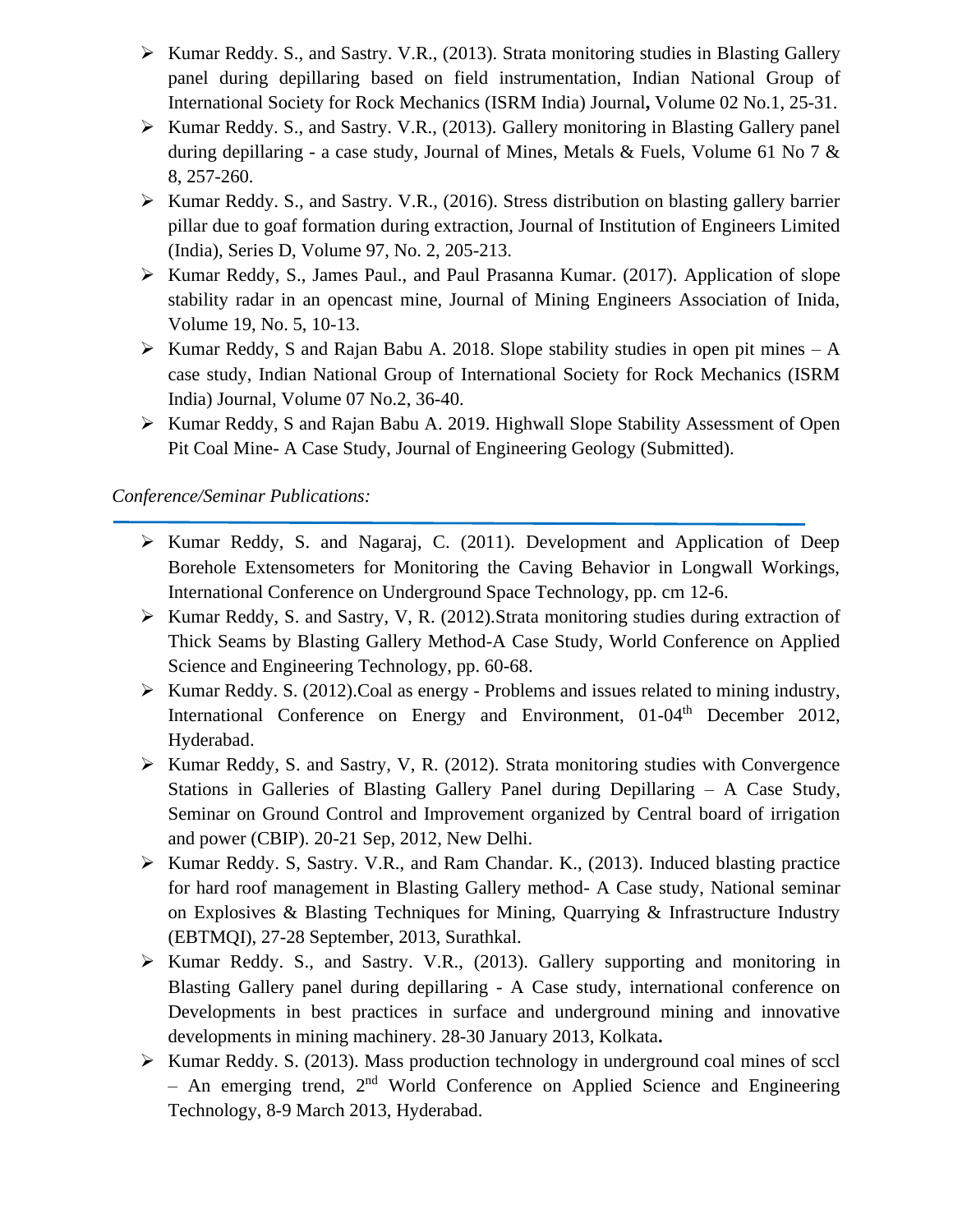- ➢ Kumar Reddy. S, Sastry. V.R., and Nair Roshan., (2014). Assessment of Mining Induced Stress with Numerical Modelling during Depillaring of Underground Coal Pillars with Blasting Gallery Method, National seminar on Innovative Practices in Rock Mechanics (IPRM), 6-7 February, 2014, Bengaluru.
- ➢ S. Kumar Reddy, (2014). Sustainable Development of Pulivendula Baryte Deposit Adopting Suitable Excavation Method, National seminar on Sustainable Development in Mineral & Earth Resources (SDMinER), 21-22 June , 2014, New Delhi.
- ➢ Kumar Reddy, S and Rajan Babu A. (2016). Stability analysis of an open pit slope in a Chromite mine, Proceedings of International conference on Recent Advances in Rock Engineering, 16-18 Nov, 2016, Bangalore.
- ➢ Kumar Reddy, S and Rajan Babu A. (2016). Stability analysis of a waste dump in Chromite mine: Existing state and planned heightening, Proceedings of  $3<sup>rd</sup>$  International conference on Earth Sciences and Engineering, 17-18 June, 2016, Coimbatore.
- ➢ Kumar Reddy, S and Rajan Babu A. (2016). Cavability Studies of Immediate roof of Seam No. 3 of GDK-10 Incline, SCCL- A Case Study, Proceedings of Seminar on Recent Practices and Innovations in Mining Industry, 19-20 February, 2016, Raipur.
- ➢ Kumar Reddy, S and Rajan Babu A. (2017). Numerical stability analysis of an open pit mine slope by FLAC/SLOPE- A case study, Proceedings of conference on Numerical modeling in geomechanics, 3-4 March, 2017, IIT-Roorkee.
- ➢ Kumar Reddy, S and Rajan Babu A. (2017). Monitoring the movement of slopes in opencast mines, Proceedings of international conference on Advanced Engineering and Information Technology, 7-9 December, 2017, Linton University College, Mantin, Malaysia (ISBN: 978-967-15567).
- ➢ Kumar Reddy. S, AmrithRenaldy. T, Meena SS, Bharath Kumar AY and Rajan Babu A. (2019). Slope stability studies in an open pit mine, Proceedings of national conference on Recent Advances in Mining Technology (RAMT-2019), 23-24 May, 2019, Bengaluru.
- ➢ AmrithRenaldy. T, Bharath Kumar AY, Meena SS, Kumar Reddy. S, and Rajan Babu A. (2019). Assessment of stability of high walls of a granite quarry, Proceedings of national conference on Recent Advances in Mining Technology (RAMT-2019), 23-24 May, 2019, Bengaluru.
- ➢ Kumar Reddy. S, AmrithRenaldy. T, Meena SS, Bharath Kumar AY and Rajan Babu A. (2019). Slope stability study of an open pit mine – A case study, Proceedings of national symposium on Safe and sustainable mining – Future challenges, 5-6 July, 2019, Kanyakumari.
- ➢ A Rajan Babu, AmrithRenaldy. T, Meena SS, S Kumar Reddy and AY Bharath Kumar. (2019). Feasibility of extraction of locked up ore in the opencast benches by innovative methods, Proceedings of national symposium on Safe and sustainable mining – Future challenges, 5-6 July, 2019, Kanyakumari.
- ➢ Kumar Reddy. S. and Ram Chandar K (2020). Stability assessment of highwall slope of an open pit coal mine – A Case Study, conference on Recent practices and advancement in mineral industry (RPAMI), 21-22 February, 2020, Nagpur.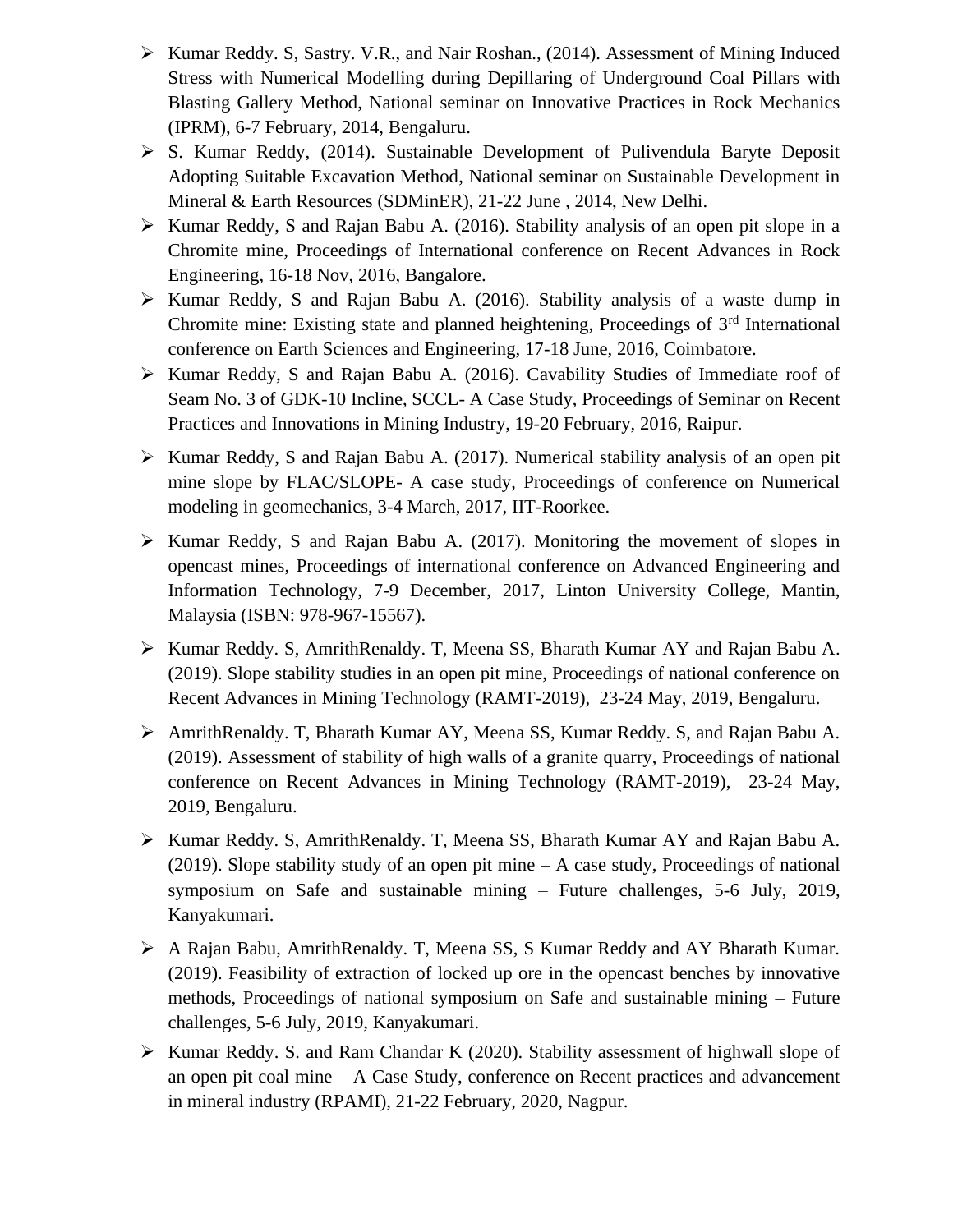- ➢ Kumar Reddy. S. (2020). Feasibility of extraction of locked up ore in the opencast benches by innovative methods, FDP on Slope and dump stability in open pit mines, 3- 8August, 2020, Hyderabad.
- ➢ Kumar Reddy. S. (2020). Slope stabilization techniques in opencast mines, FDP on Slope and dump stability in open pit mines, 3-8August, 2020, Hyderabad.
- ➢ Kumar Reddy. S. (2021). Slope Stability and Stabilization Methods in open pit mines, TEQIP-III Workshop on Slope Stability and Stabilization Methods in open pit mines, 8<sup>th</sup> February, 2021, Surathkal.
- ➢ Kumar Reddy. S. (2021). Design of deep excavation slopes in open pit mines, TEQIP-III Workshop on Slope Stability and Stabilization Methods in open pit mines, 11<sup>th</sup> February, 2021, Surathkal.

*Projects Handled (PI/Co-PI):*

|                | <b>Sponsored projects:</b>                                                                                                                             |                                              |                                                |
|----------------|--------------------------------------------------------------------------------------------------------------------------------------------------------|----------------------------------------------|------------------------------------------------|
| SI.<br>No.     | Title of R&D Project                                                                                                                                   |                                              | <b>Funding Agency</b>                          |
| $\mathbf{1}$   | Investigation of Cavability of overlying<br>Strata<br>and<br>Development of Guidelines for estimation of Support<br><b>Capacity for Longwall Faces</b> | design<br>and<br>limited<br>Ministry of Coal | Central mine planning<br>institute<br>(CMPDI), |
|                | <b>Consultancy projects:</b>                                                                                                                           |                                              |                                                |
| SI.<br>No.     | Title of R&D Project                                                                                                                                   |                                              | <b>Sponsoring</b><br><b>Agency</b>             |
| $\mathbf{1}$   | Strata control investigations in Panel No. CMP-2 during extraction by<br>continuous miner at VK-7 Incline., KGM Area, SCCL.                            |                                              | <b>SCCL</b>                                    |
| $\overline{2}$ | In-situ strength test and estimation of stability of pillars in BG panel in<br>3 Seam at GDK-10 Incline, RG-III Area, SCCL.                            |                                              | <b>SCCL</b>                                    |
| 3              | Strata behaviour analysis in BG Panel No. 1D in 3 Seam at GDK-10<br>Inc., RG-III Area, SCCL.                                                           |                                              | <b>SCCL</b>                                    |
| 4              | Strata monitoring in WS Panel No.4 at GDK-8A Incline, RG-II Area,<br>SCCL.                                                                             |                                              | <b>SCCL</b>                                    |
| 5              | Strata Monitoring in BG Panel No.1E in 3 Seam at GDK-10 Incline,<br>RG-III Area, SingareniColleries Company Limited (SCCL).                            |                                              | SCCL                                           |
| 6              | Strata monitoring in BG Panel No.3B in 3 Seam at GDK-10 Incline,<br>RG-III Area, SCCL.                                                                 |                                              | SCCL                                           |

7 Soil testing and analysis for the study of stability of overburden dumps at Medapalli opencast mine, SCCL. **SCCL** Scientific studies to optimize the bench parameters and design of final

8 pit slope stability studies of Kesoram Cement opencat mines, Basanthnagar, Karimanager District, A.P. Kesoram Cement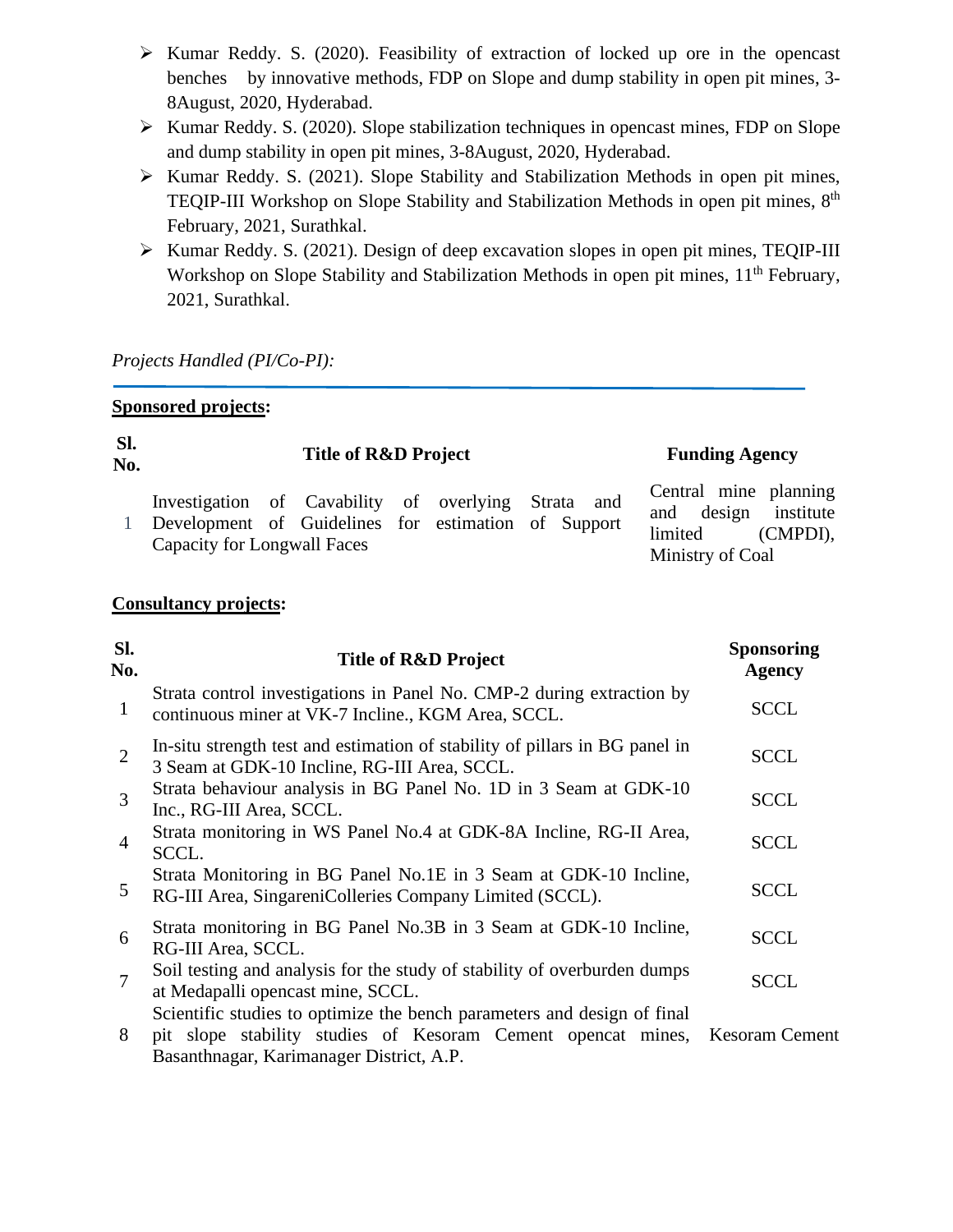| 9        | Study on the impact of quarry operations to nearby Arkavathy dam and<br>other structures and recommendation for scientific quarrying, Nellahalli<br>village (Quarry lease No. 313, survey No. 298), Kanakapura taluk,<br>Ramnagara district. | Quarry                                               |
|----------|----------------------------------------------------------------------------------------------------------------------------------------------------------------------------------------------------------------------------------------------|------------------------------------------------------|
| 10       | Conducting non-destructive test at shanthikahani man winding shaft.                                                                                                                                                                          | <b>SCCL</b>                                          |
| 11       | Conducting non-destructive test on haulers at gdk-1, 3, 5, 8, 10, 10A,<br>11, Vakeelpalli, RK1 and Shanthikhani mines.                                                                                                                       | <b>SCCL</b>                                          |
| 12       | Strata control investigations in Panel 38 Level East Panel in V seam at<br>Churcha Mine, SECL.                                                                                                                                               | <b>SECL</b>                                          |
| 13       | Design of Supports and Suitable Stoping Method for the Baryte Mines<br>at Pulivendula, YSR District, Andhra Pradesh.<br>Slope Stability Studies at Kaliapani Chromite Mine, Kaliapani, Jajpur                                                | Baryte mine<br>association<br><b>Balasore Alloys</b> |
| 14<br>15 | District, Odisha.<br>Dump material testing and analysis of Kaliapani chromite mine at<br>Kaliapani, Jajpur District, Odisha.                                                                                                                 | Limited<br><b>Balasore Alloys</b><br>Limited         |
| 16       | Review the slope stability measures at Pallava Granites, Chimakurthy,<br>Prakasam District, A.P.                                                                                                                                             | Pallava Granites                                     |
| 17       | Slope stability studies of CopilaGaichem Paul Iron ore mine, Sigao and<br>Collem village, Dharbandora taluka, South Goa.                                                                                                                     | Fomento<br>Resources Ltd.                            |
| 18       | Scientific studies to optimize the bench parameters and design of final<br>pit slope stability studies of G V granites quarry in Naganur village,<br>Kulithalai Taluk, Karur district, Tamilnadu.                                            | G V granites<br>quarry                               |
| 19       | Scientific studies to optimize the bench parameters and design of final<br>pit slope stability studies of Magna stone quarry in Thogaimali village,<br>Karur district, Tamilnadu.                                                            | Magna stone<br>quarry                                |
| 20       | Scientific studies for pit stability monitoring towards north side and<br>design of final pit slope stability up to 120m depth workings of Krishna<br>Limestone Mine in Ramayanpatti village, Tirunelveli District, Tamil<br>Nadu.           | Krishna<br><b>Limestone Mine</b>                     |
| 21       | Slope stability studies of Bicholim Iron ore mine, Sigao and Collem<br>village, Dharbandora taluka, South Goa.                                                                                                                               | Vedanta LImited                                      |
| 22       | Slope stability studies of Codli Iron ore mine, Sigao and Collem<br>village, Dharbandora taluka, South Goa.                                                                                                                                  | Vedanta LImited                                      |
| 23       | Scientific study on stability of south side (in-corp) highwall benches at<br>MOCP, RG-1 area, SCCL, Peddapalli District, Telangana State.                                                                                                    | <b>SCCL</b>                                          |
| 24       | Slope Stability Studies to deepening the quarry and enhancing the<br>dump-3 height of Kaliapani Chromite Mine, Kaliapani, Jajpur District,<br>Odisha.                                                                                        | <b>Balasore Alloys</b><br>Limited                    |
| 25       | Strata Control and Monitoring Plan (SCAMP) for Depillaring Panel<br>No. 9LS & 4LS in Seam 'A' of Kurja Underground Mine, HASDEO<br>Area, SECL.                                                                                               | <b>SECL</b>                                          |
| 26       | Strata Control and Monitoring Plan (SCAMP) for Rajnagar R.O Mine,<br>HASDEO Area, SECL.                                                                                                                                                      | <b>SECL</b>                                          |
| 27       | Scientific Studies for Final Dump Slope Stability with Suitable Bench<br>Parameters for Narrain Iron Ore Mine, Chitradurga, Karnataka State.                                                                                                 | Vedanta Limited                                      |
| 28       | Scientific studies to optimize the bench parameters and design of final<br>pit slope stability of K Deivendran granite quarries and other granite<br>quarries with associated survey numbers in Veeriyampalayam village,                     | Deivendran granite<br>quarry                         |